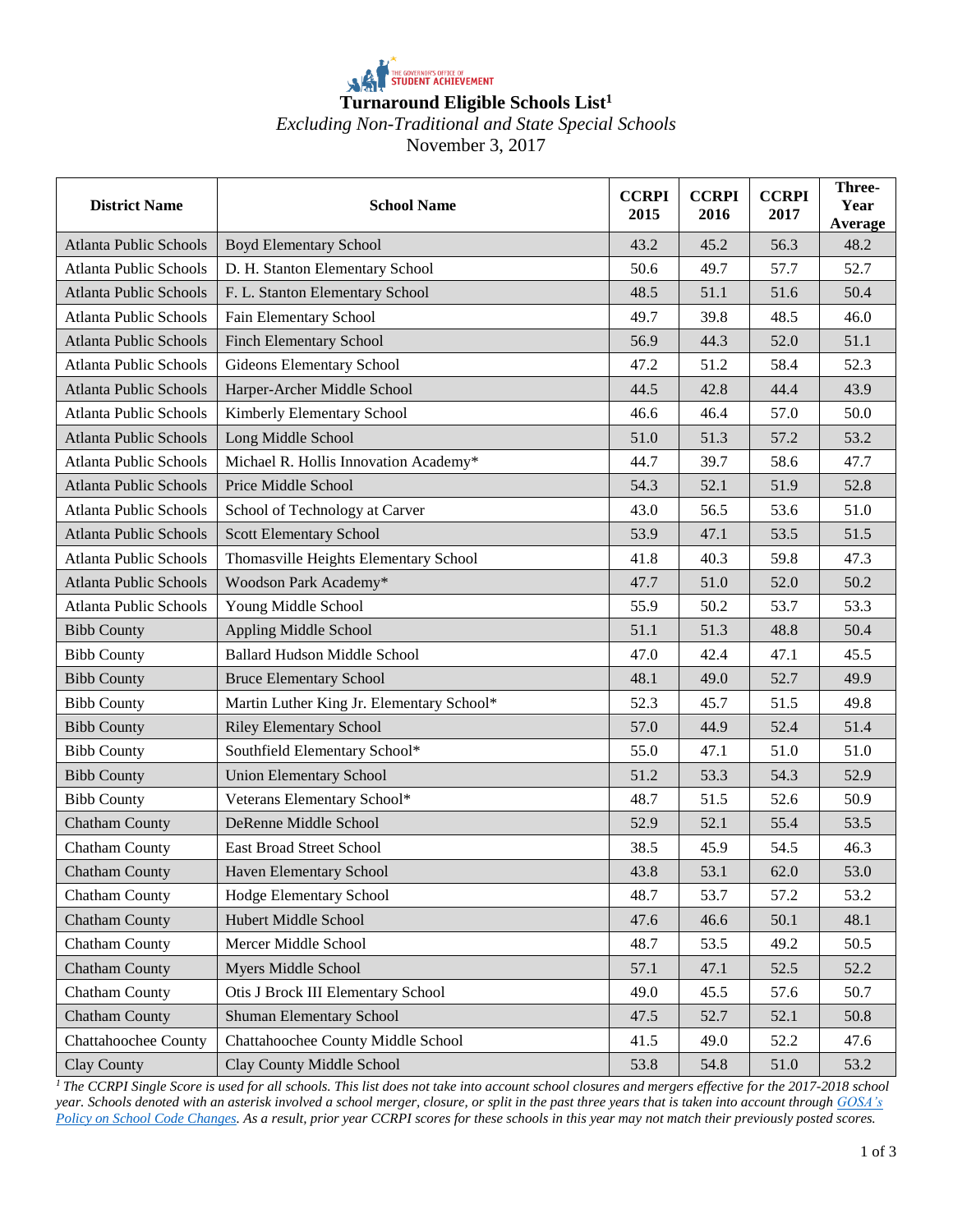

## *Excluding Non-Traditional and State Special Schools*

November 3, 2017

| <b>District Name</b>  | <b>School Name</b>                        | <b>CCRPI</b><br>2015 | <b>CCRPI</b><br>2016 | <b>CCRPI</b><br>2017 | Three-<br>Year<br>Average |
|-----------------------|-------------------------------------------|----------------------|----------------------|----------------------|---------------------------|
| <b>Clayton County</b> | Martin Luther King, Jr. Elementary School | 44.6                 | 50.5                 | 65.1                 | 53.4                      |
| Dalton City           | Morris Innovative High School             | 42.2                 | 47.7                 | 47.7                 | 45.9                      |
| DeKalb County         | Barack H. Obama Elementary Magnet School* | 51.2                 | 50.5                 | 59.2                 | 53.6                      |
| DeKalb County         | Browns Mill Elementary School             | 56.3                 | 51.8                 | 51.2                 | 53.1                      |
| DeKalb County         | Destiny Achievers Academy of Excellence   | 52.7                 | 48.4                 | 54.8                 | 52.0                      |
| DeKalb County         | <b>Dresden Elementary School</b>          | 54.9                 | 48.8                 | 57.1                 | 53.6                      |
| DeKalb County         | <b>Dunaire Elementary School</b>          | 53.2                 | 48.8                 | 53.5                 | 51.8                      |
| DeKalb County         | <b>Fairington Elementary School</b>       | 43.9                 | 45.9                 | 53.6                 | 47.8                      |
| DeKalb County         | Flat Shoals Elementary School             | 45.9                 | 47.5                 | 51.1                 | 48.2                      |
| DeKalb County         | Montclair Elementary School               | 55.0                 | 52.0                 | 52.7                 | 53.2                      |
| DeKalb County         | Oakview Elementary School                 | 46.7                 | 47.7                 | 55.5                 | 50.0                      |
| DeKalb County         | Panola Way Elementary School              | 52.3                 | 42.5                 | 59.6                 | 51.5                      |
| DeKalb County         | Peachcrest Elementary School*             | 51.8                 | 44.1                 | 49.2                 | 48.4                      |
| DeKalb County         | Redan Elementary School                   | 58.0                 | 46.7                 | 56.5                 | 53.7                      |
| DeKalb County         | Ronald E McNair Discover Learning Academy | 48.1                 | 53.6                 | 58.0                 | 53.2                      |
| DeKalb County         | Snapfinger Elementary School              | 53.6                 | 50.4                 | 55.3                 | 53.1                      |
| DeKalb County         | <b>Stone Mountain Elementary School</b>   | 52.8                 | 45.2                 | 44.8                 | 47.6                      |
| DeKalb County         | <b>Stoneview Elementary School</b>        | 46.3                 | 45.8                 | 55.6                 | 49.2                      |
| Dooly County          | Dooly County Elementary School            | 50.0                 | 41.1                 | 58.9                 | 50.0                      |
| Dooly County          | Dooly County High School                  | 47.2                 | 52.1                 | 59.4                 | 52.9                      |
| Dooly County          | Dooly County Middle School                | 49.1                 | 53.4                 | 54.5                 | 52.3                      |
| Dougherty County      | Alice Coachman Elementary School          | 52.6                 | 54.8                 | 50.7                 | 52.7                      |
| Dougherty County      | Robert H. Harvey Elementary School        | 55.4                 | 45.8                 | 54.9                 | 52.0                      |
| Dougherty County      | Morningside Elementary School             | 49.3                 | 54.8                 | 55.6                 | 53.2                      |
| Dougherty County      | Northside Elementary School               | 53.3                 | 44.7                 | 53.2                 | 50.4                      |
| Dougherty County      | Southside Middle School                   | 52.1                 | 53.9                 | 53.4                 | 53.1                      |
| Dougherty County      | Turner Elementary School                  | 57.1                 | 49.5                 | 52.2                 | 52.9                      |
| <b>Fulton County</b>  | College Park Elementary School*           | 57.0                 | 50.1                 | 51.6                 | 52.9                      |
| <b>Fulton County</b>  | Feldwood Elementary School                | 51.2                 | 47.7                 | 55.7                 | 51.5                      |
| <b>Fulton County</b>  | Hamilton E. Holmes Elementary School      | 49.0                 | 49.2                 | 62.0                 | 53.4                      |
| <b>Fulton County</b>  | McNair Middle School                      | 46.7                 | 46.1                 | 54.1                 | 49.0                      |
| <b>Fulton County</b>  | Asa Hilliard Elementary School            | 52.3                 | 50.4                 | 47.3                 | 50.0                      |
| <b>Fulton County</b>  | Parklane Elementary School                | 48.5                 | 45.8                 | 62.7                 | 52.3                      |
| <b>Fulton County</b>  | Paul D. West Middle School                | 47.9                 | 48.1                 | 53.6                 | 49.9                      |
| <b>Fulton County</b>  | Woodland Middle School                    | 52.1                 | 49.8                 | 57.3                 | 53.1                      |

<sup>1</sup> The CCRPI Single Score is used for all schools. This list does not take into account school closures and mergers effective for the 2017-2018 school *year. Schools denoted with an asterisk involved a school merger, closure, or split in the past three years that is taken into account throug[h GOSA's](https://gosa.georgia.gov/sites/gosa.georgia.gov/files/Policy%20on%20School%20Code%20Changes.pdf)  [Policy on School Code Changes.](https://gosa.georgia.gov/sites/gosa.georgia.gov/files/Policy%20on%20School%20Code%20Changes.pdf) As a result, prior year CCRPI scores for these schools in this year may not match their previously posted scores.*